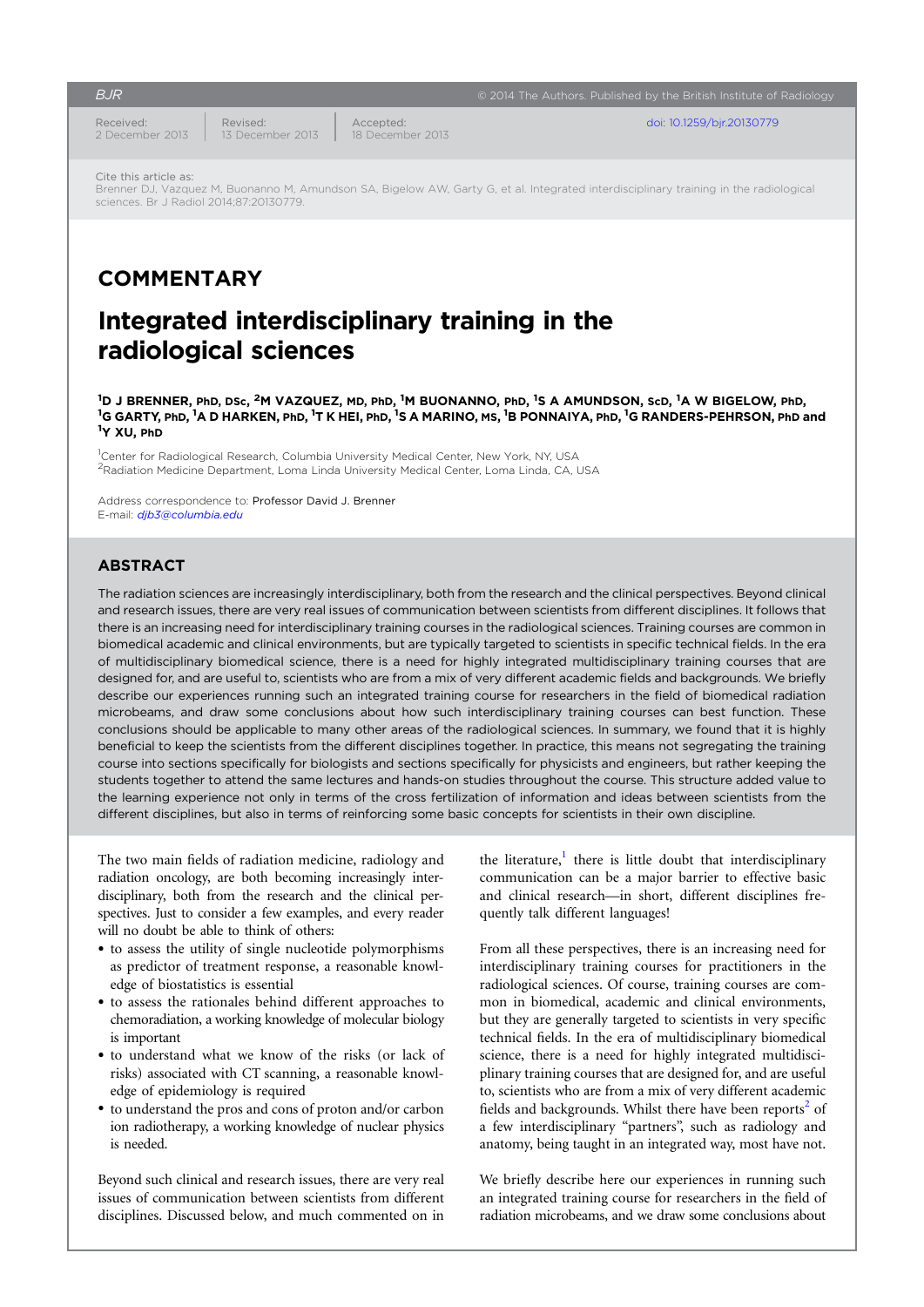<span id="page-1-0"></span>how such interdisciplinary training courses can best function. These conclusions should be applicable to many other areas of the radiological sciences.

The field of biomedical microbeams<sup>3</sup> is highly multidisciplinary, involving physicists and engineers, who design, build and operate sources of submicrometer radiation beams, and biologists in a variety of very different subdisciplines, who use these machines to address a wide variety of different biological questions. Over the past 20 years, there have been a series of highly successful biannual microbeam workshops $3-8$  $3-8$  attended by scientists from all these (and several other) disciplines. Nevertheless, one aspect that this workshop series has repeatedly highlighted is the difficulties that physicists have in talking to biologists, and even that engineers have talking to physicists.

In this light, we initiated a multidisciplinary 3-day annual training course in the field of biomedical microbeams. This course has now been run for 3 years, and extensive formalized feedback from the participants has provided some insights to what is and is not effective. The broad goal was for physicists and engineers to understand a variety of biological concepts and issues and for the biologists to understand a variety of high-tech physics and engineering issues. In summary, we found that it is highly beneficial to keep the scientists from the different disciplines together. In practice, this means not segregating the training course into sections specifically for biologists and sections specifically for physicists and engineers, but rather keeping the students together to attend the same lectures and hands-on studies throughout the course. This structure added value to the learning experience not only in terms of the cross-fertilization of information and ideas between scientists from the different disciplines but also in terms of reinforcing some basic concepts for scientists in their own discipline, which may have been forgotten or not fully appreciated in the context at hand.

In our training course, it is not feasible to teach physicists all relevant aspects of biological theory and practice, nor to teach biologists all aspects of beam transport, radiation physics, etc. Our goal has been to find the optimal balance between the basic scientific concepts in each discipline and the practical issues relating to microbeam use. Central to finding this balance has been an extensive course evaluation programme, based on a standard reaction/learning/behavior/results model,<sup>[9](#page-2-0)</sup> and through these evaluations, the training course has been significantly

modified during the first 3 years of its offering. Based on participant feedback, for example, we increased emphasis on "hands-on" training (both engineering and biology), but again where physicists, engineers and biologists are working closely together during the training sessions.

Online training is, of course, becoming increasingly utilized,<sup>[10](#page-2-0)</sup> and we have initiated a virtual online version of the microbeam training course (raraf.org/educationalmaterials.htm). Here, the issues are slightly different in that there is less direct motivation for, as an example, physicists and engineers to virtually attend the biology segments, or vice versa. Our solution has been to strongly interlace the different online course segments, so that it becomes apparent to the student that there is added value in taking all the segments. We have set up site monitoring software to assess our success in this regard, but this aspect remains a significant challenge.

It is important to note that these considerations are in the context of trainees who already have some working knowledge of each of the disciplines involved. One could not necessarily apply these approaches to the teaching of undergraduates or medical students, who have a more limited background knowledge of the relevant disciplines—and indeed mixed results have been reported for integrated training programmes in these contexts.<sup>2,[11](#page-2-0)</sup>

Finally, it should be pointed out that, despite the utility of our course evaluation programme, we do not have objective criteria to quantify the benefits of an integrated training approach relative to more segregated models. Standard course evaluation theory,<sup>[9](#page-2-0)</sup> while useful in improving a given training course, is not designed to compare one training technique with another, and, indeed, it is hard to see how such an objective comparison might be accomplished.

In summary, the demand for interdisciplinary training for scientists and clinicians in the radiological sciences will undoubtedly increase over the coming years. Our experience has been that strongly integrating scientists from different disciplines within such training courses will result in a significant increase in effectiveness. The end product should be both better scientists and better communication between scientists.

## **REFERENCES**

- 1. Andersson MG, Tomuzia K, Lofstrom C, Appel B, Bano L, Keremidis H, et al. Separated by a common language: awareness of term usage differences between languages and disciplines in biopreparedness. Biosecur Bioterror 2013; 11(Suppl. 1): S276–85. [doi: 10.1089/](http://dx.doi.org/10.1089/bsp.2012.0083) [bsp.2012.0083](http://dx.doi.org/10.1089/bsp.2012.0083)
- 2. Dettmer S, Schmiedl A, Meyer S, Giesemann A, Pabst R, Weidemann J, et al. Radiological anatomy—evaluation of integrative

education in radiology. Rofo 2013; 185: 838–43. [doi: 10.1055/s-0033-1335048](http://dx.doi.org/10.1055/s-0033-1335048)

- 3. Brenner DJ, Hall EJ. Microbeams: a potent mix of physics and biology. Summary of the 5th International Workshop on Microbeam Probes of Cellular Radiation Response. Radiat Prot Dosimetry 2002; 99: 283–6.
- 4. Michael BD, Folkard M, Prise KM. Meeting report: microbeam probes of cellular radiation response, 4th L.H. Gray Workshop, 8–10 July 1993. Int J Radiat Biol 1994; 65: 503–8.
- 5. Proceedings of the 4th International Workshop: Microbeam Probes of Cellular Radiation Response. Radiat Res 2000; 153: 220–38.
- 6. Proceedings of the 5th International Workshop: Microbeam Probes of Cellular Radiation Response. Radiat Res 2002; 158: 365–85.
- 7. Proceedings of the 7th International Workshop: Microbeam Probes of Cellular Radiation Response, Columbia University, March 2006. Radiat Res 2006; 166: 652–89.